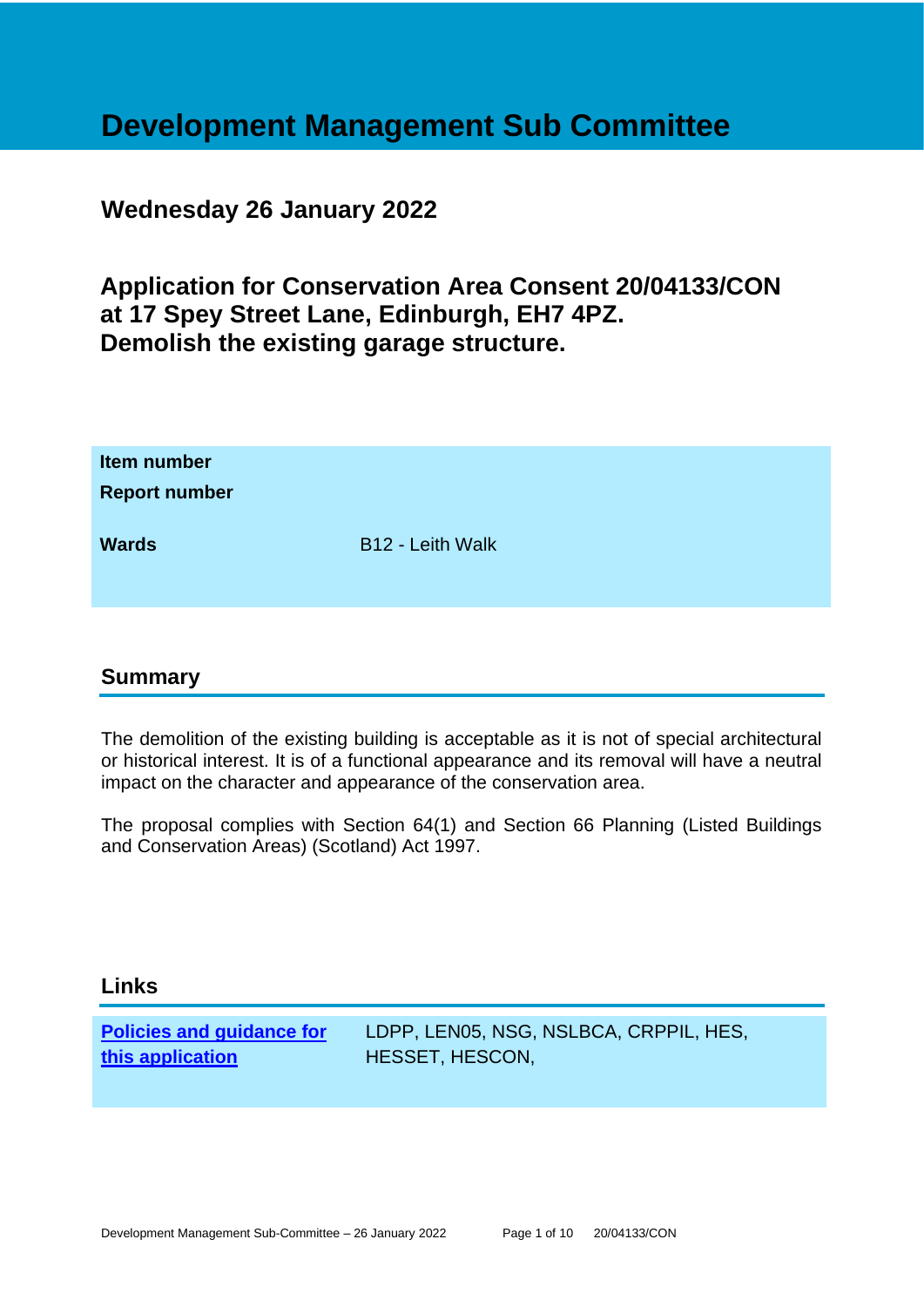# **Application for Conservation Area Consent 20/04133/CON at 17 Spey Street Lane, Edinburgh, EH7 4PZ. Demolish the existing garage structure.**

# **Recommendations**

**1.1** It is recommended that this application be Granted subject to the details below.

# **Background**

#### **2.1 Site description**

The proposal site is a single storey garage located on the south-west side of Spey Street Lane. The building is currently vacant, last in use as a car mechanics workshop.

The building is of a functional appearance. External materials include a corrugated iron flat roof with brick walls externally finished in a light render facing onto the lane. It occupies the whole footprint of the site.

The lane comprises primarily of single and two-storey garages and workshops of varying scale and form. Industrial uses are present here including units occupied by a joiners, mechanics and polishing workshops. Domestic garages are also evident on the other side of the lane.

The wider area is of mixed character. Primarily residential, with tenement flatted properties on Spey Terrace to the south-west. Communal gardens of the nearest tenements border the site.

A classical terrace of listed town houses is located on Pilrig Street to the north-east containing a mix of residential dwellings and converted guesthouses. These properties contain long gardens which mainly border buildings at the rear facing onto the lane.

This application site is located within the Pilrig Conservation Area.

#### **2.2 Site History**

29 September 2020 - Planning application submitted to demolish existing garage and erect two-storey residential dwelling house (application reference: 20/04132/FUL). Pending decision.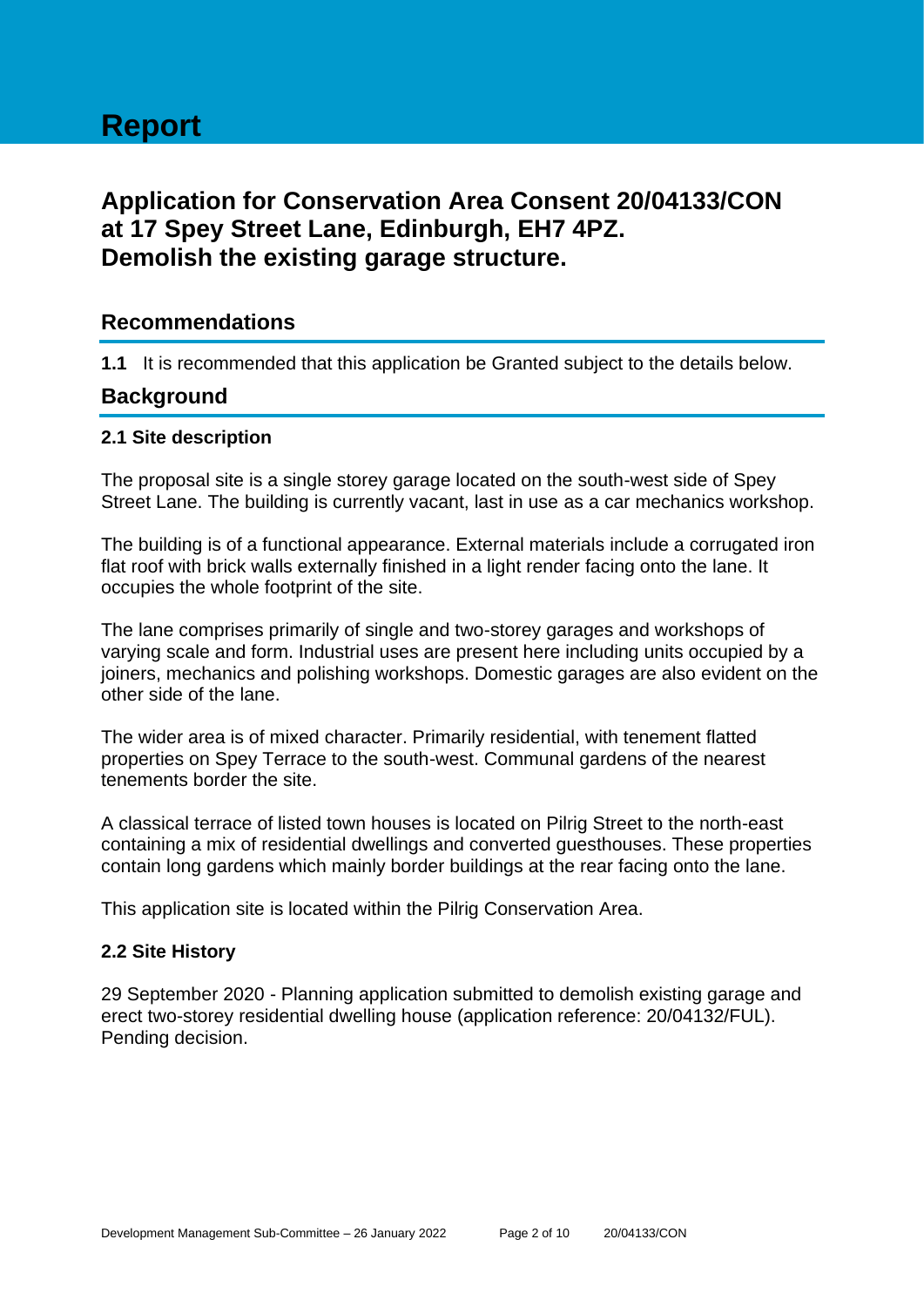# **Main report**

#### **3.1 Description of the Proposal**

Demolish single storey garage.

Supporting Documents

Design statement

This document is available to view on the Planning Portal.

#### **3.2 Determining Issues**

Section 66 of the Planning (Listed Buildings and Conservation Areas) (Scotland) Act 1997 states that in making a decision on the demolition of a building in a conservation area section 6 to 25 of the same Act shall have effect in relation to buildings in conservation areas as they have effect in relation to listed buildings.

This means that in considering whether to grant conservation area consent for any works, the planning authority shall have special regard to the desirability of preserving the building or its setting or any features of special architectural or historic interest which it possesses.

Section 64 of the Planning (Listed Buildings and Conservation Areas) (Scotland) Act 1997 states - special attention shall be paid to the desirability of preserving or enhancing the character or appearance of the conservation area.

In determining applications for conservation area consent, the Development Plan is not a statutory test. However the policies of the Local Development Plan (LDP) inform the assessment of the proposals and are a material consideration.

#### **3.3 Assessment**

To address these determining issues, the Committee needs to consider whether:

- a) the demolition will adversely affect the character and appearance of the conservation area;
- b) the demolition affects the setting of the building or any features of special architectural or historic interest which it possesses;
- c) the replacement building is acceptable;
- d) comments raised have been addressed

#### a) Character and Appearance of Conservation Area

Section 64(1) of the Planning (Listed Buildings and Conservation Areas) (Scotland) Act 1997 which states:

*"In exercise, with respect to any buildings or other land in a conservation area, of any powers under any of the provisions in subsection (2), special attention shall be paid to the desirability of preserving or enhancing the character or appearance of that area."*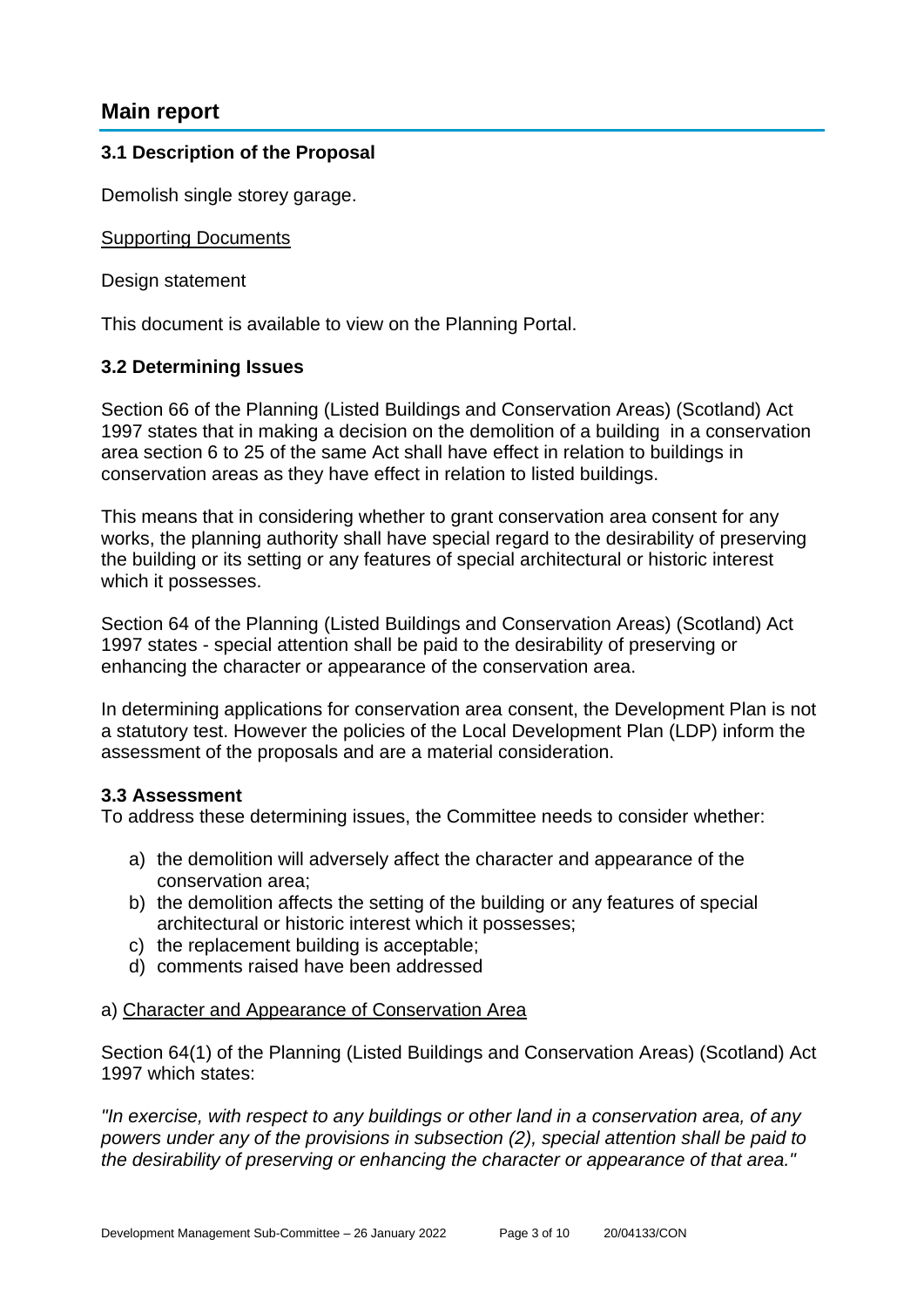Historic Environment Scotland's Interim Guidance on the Designation of Conservation Areas and Conservation Area Consent (April 2019) outlines criteria to assess the acceptability of the demolition of unlisted buildings within conservation area, including:

-the importance of the building to the character or appearance of any part of the conservation area, and of proposals for the future of the cleared site; -if the building is considered to be of any value, either in itself or as part of a group, a positive attempt should always be made by the planning authority to achieve its retention, restoration and sympathetic conversion to some other compatible use before proposals to demolish are seriously investigated;

-where demolition may be thought appropriate, for example, if the building is of little townscape value, if its structural condition rules out its retention at reasonable cost, or if its form or location makes its re-use extremely difficult, consent to demolish should be given only where there are acceptable proposals for the new building.

The Pilrig Conservation Area is characterised by its varied street pattern and terraced properties, contrasted with the green space of Pilrig Park and Rosebank Cemetery. The scale is set by two storey housing.

The relevant policies of the Local Development Plan (LDP) can also aid assessment of proposals.

LDP Policy Env 5 (Conservation Areas - Demolition of Buildings) only supports the demolition of unlisted buildings in conservation areas which are considered to make a positive contribution to the character of the area in exceptional circumstances. If the building does not make a positive contribution, its removal is considered acceptable in principle so long as the replacement does make a positive contribution.

The existing building is a single storey garage last in use as a car mechanics workshop. It is of a functional design, with a corrugated iron flat roof and brick walls with a light render facing onto the lane.

It is recognised the building is located adjacent to similar industrial garages on the lane. However in regard to the above, the appearance of the building is utilitarian and the structure is not of historical significance in regard to the historic environment. It does not make a positive contribution to the character and appearance of the conservation area and its removal will therefore have a neutral impact.

The loss of the existing industrial use and potential impact on adjacent uses is not a material consideration in terms of conservation area consent which only centres on the impact on the character and appearance of the conservation area. The proposed use is addressed under the application for planning permission.

Historic Environment Scotland have not objected to the proposal.

With reference to Section 64(1) of the Planning (Listed Buildings and Conservation Areas) (Scotland) Act 1997 the proposals will preserve the character and appearance of the conservation area.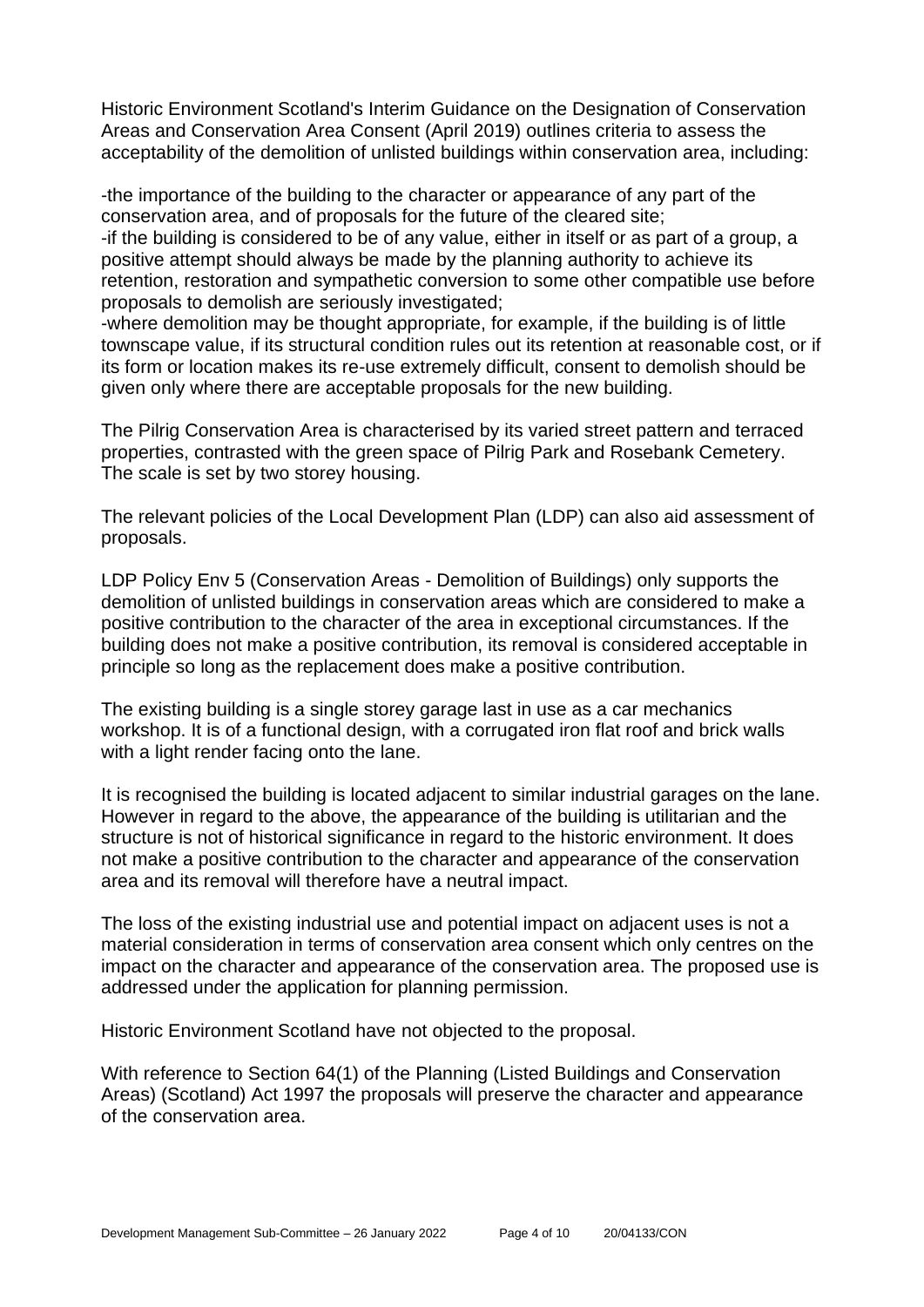#### b) The building and its features of significance

Section 66 of the Planning (Listed Buildings and Conservation Areas) (Scotland) Act 1997 states that in making a decision on the demolition of a building in a conservation area, certain provisions of the same Act shall have effect in relation to buildings in conservation areas as they have effect in relation to listed buildings.

The building to be demolished has no features of special architectural interest or historical interest. Its removal is therefore acceptable under this section of the Act.

The proposal is acceptable in terms of Section 66 Planning (Listed Buildings and Conservation Areas) (Scotland) Act 1997.

#### c) Replacement Development

The HES interim guidance and the similar advice in LDP Policy Env 5 (Conservation Areas - Demolition) sets out that consent should generally only be given where there are acceptable proposals for the new building.

The proposals for the redevelopment of the site are recommended for grant under application 20/04132/FUL. The proposed residential dwelling is a high-quality development which will make a positive contribution to the conservation area.

#### d) Representations

#### **Material Comments- Objections**

•Adverse impact on Character and Appearance of Conservation Area - Addressed in the above report.;

#### **Non-Material Comments- Objections**

- − Impact on local businesses, contrary to LDP policy Emp 9 Impact of the proposal on business use cannot be assessed under this CON application. Policy Emp 9 has been assessed under the concurrent planning application.;
- − Impact on bats, contrary to LDP policy Env 16 Assessed under concurrent planning application. ;
- − Impact on important or vulnerable uses, contrary to LDP policy Hou 5 Assessed under concurrent planning application. ;
- − Contrary to LDP policy Des 1 Assessed under concurrent planning application.
- − Contrary to LDP policy Env 6 Assessed under concurrent planning application.
- − Noise implications Assessed under concurrent planning application. ;
- − Gentrification process This matter cannot materially be assessed this application. ;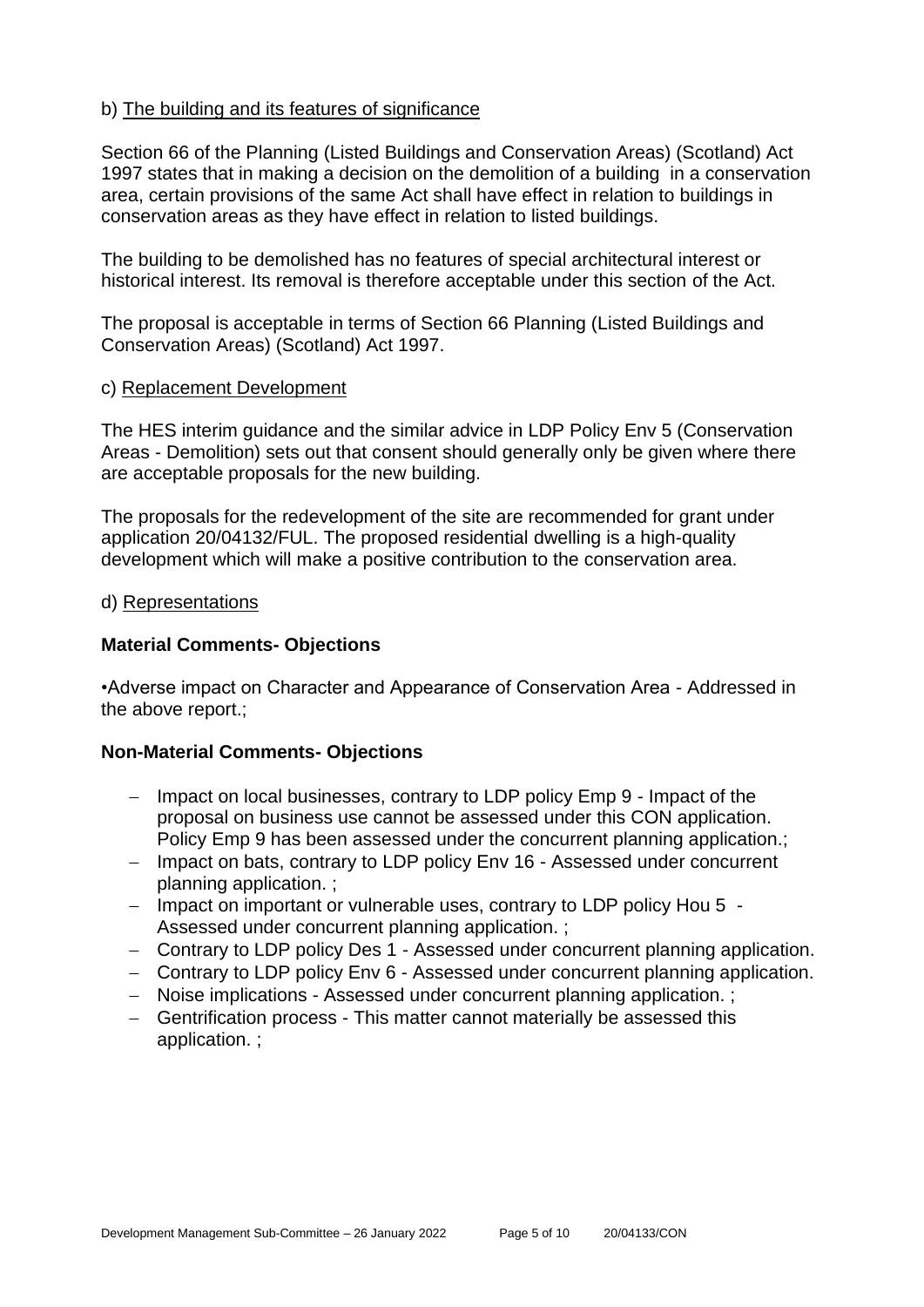# **Conclusion**

The demolition of the existing building is acceptable as it is not of special architectural interest or historical interest. It is of a functional appearance and its loss will preserve the character or appearance of the conservation area.

The proposal complies with Section 64(1) and Section 66 Planning (Listed Buildings and Conservation Areas) (Scotland) Act 1997.

It is recommended that this application be Granted subject to the details below.

#### **3.4 Conditions/reasons/informatives**

#### **Informatives**

It should be noted that:

1. The works hereby permitted shall be commenced no later than the expiration of three years from the date of this consent.

# **Financial impact**

#### **4.1 The financial impact has been assessed as follows:**

There are no financial implications to the Council.

## **Risk, Policy, compliance and governance impact**

**5.1** Provided planning applications are determined in accordance with statutory legislation, the level of risk is low.

## **Equalities impact**

#### **6.1 The equalities impact has been assessed as follows:**

The application has been assessed and has no impact in terms of equalities or human rights.

## **Sustainability impact**

#### **7.1 The sustainability impact has been assessed as follows:**

This application meets the sustainability requirements of the Edinburgh Design Guidance.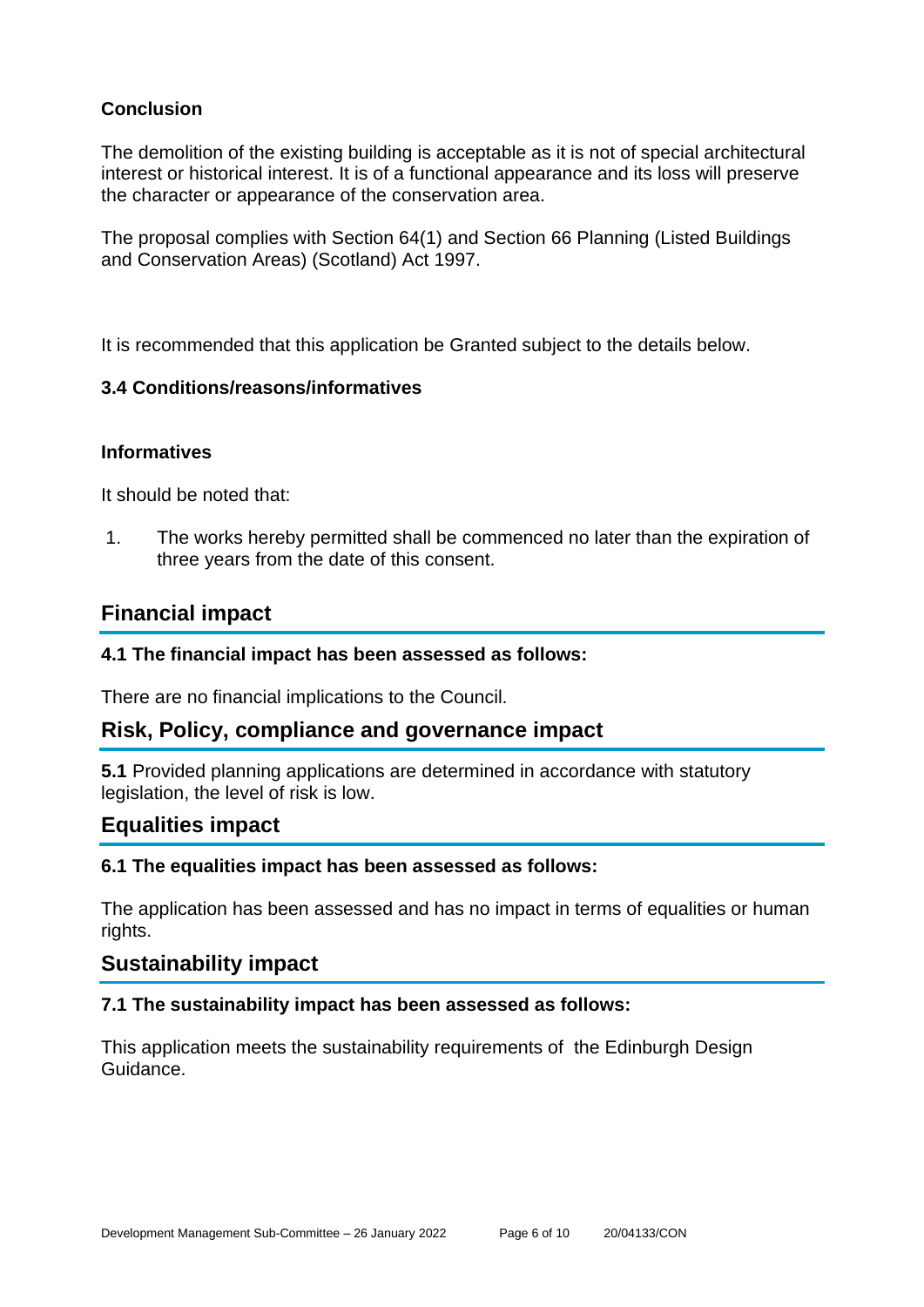# **Consultation and engagement**

## **8.1 Pre-Application Process**

Pre-application discussions took place on this application.

# **8.2 Publicity summary of representations and Community Council comments**

Six representations (objections) have been received.

# **Background reading/external references**

- To view details of the application go to
- [Planning and Building Standards online services](https://citydev-portal.edinburgh.gov.uk/idoxpa-web/search.do?action=simple&searchType=Application)
- [Planning guidelines](http://www.edinburgh.gov.uk/planningguidelines)
- [Conservation Area Character Appraisals](http://www.edinburgh.gov.uk/characterappraisals)
- [Edinburgh Local Development Plan](http://www.edinburgh.gov.uk/localdevelopmentplan)
- **[Scottish Planning Policy](http://www.scotland.gov.uk/Topics/Built-Environment/planning/Policy)**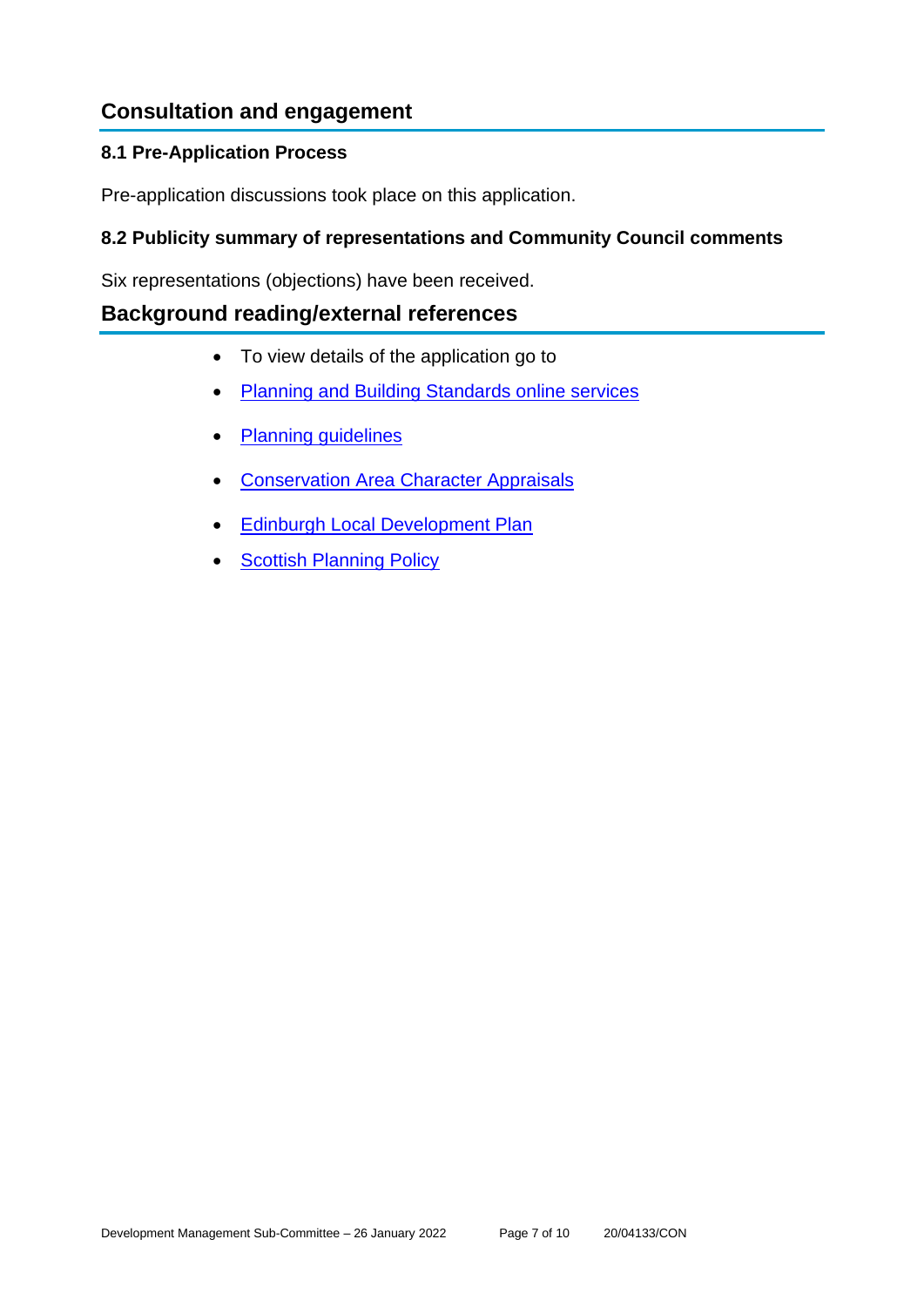| <b>Statutory Development</b><br><b>Plan Provision</b> | Edinburgh Local Development Plan - Urban Area |
|-------------------------------------------------------|-----------------------------------------------|
| Date registered                                       | 29 September 2020                             |
| <b>Drawing numbers/Scheme</b>                         | $01 - 04$ ,                                   |
|                                                       | Scheme 1                                      |

**David Givan** Chief Planning Officer PLACE The City of Edinburgh Council

Contact: Lewis McWilliam, Planning Officer E-mail:lewis.mcwilliam@edinburgh.gov.uk

# **Links - Policies**

#### **Relevant Policies:**

#### **Relevant policies of the Local Development Plan.**

LDP Policy Env 5 (Conservation Areas - Demolition of Buildings) sets out criteria for assessing proposals involving the demolition of buildings within a conservation area.

#### **Relevant Non-Statutory Guidelines**

**Non-statutory guidelines** 'LISTED BUILDINGS AND CONSERVATION AREAS' provides guidance on repairing, altering or extending listed buildings and unlisted buildings in conservation areas.

The Pilrig Conservation Area is characterised by its varied street pattern and terraced properties, contrasted with the green space of Pilrig Park and Rosebank Cemetery. The scale is set by two storey housing.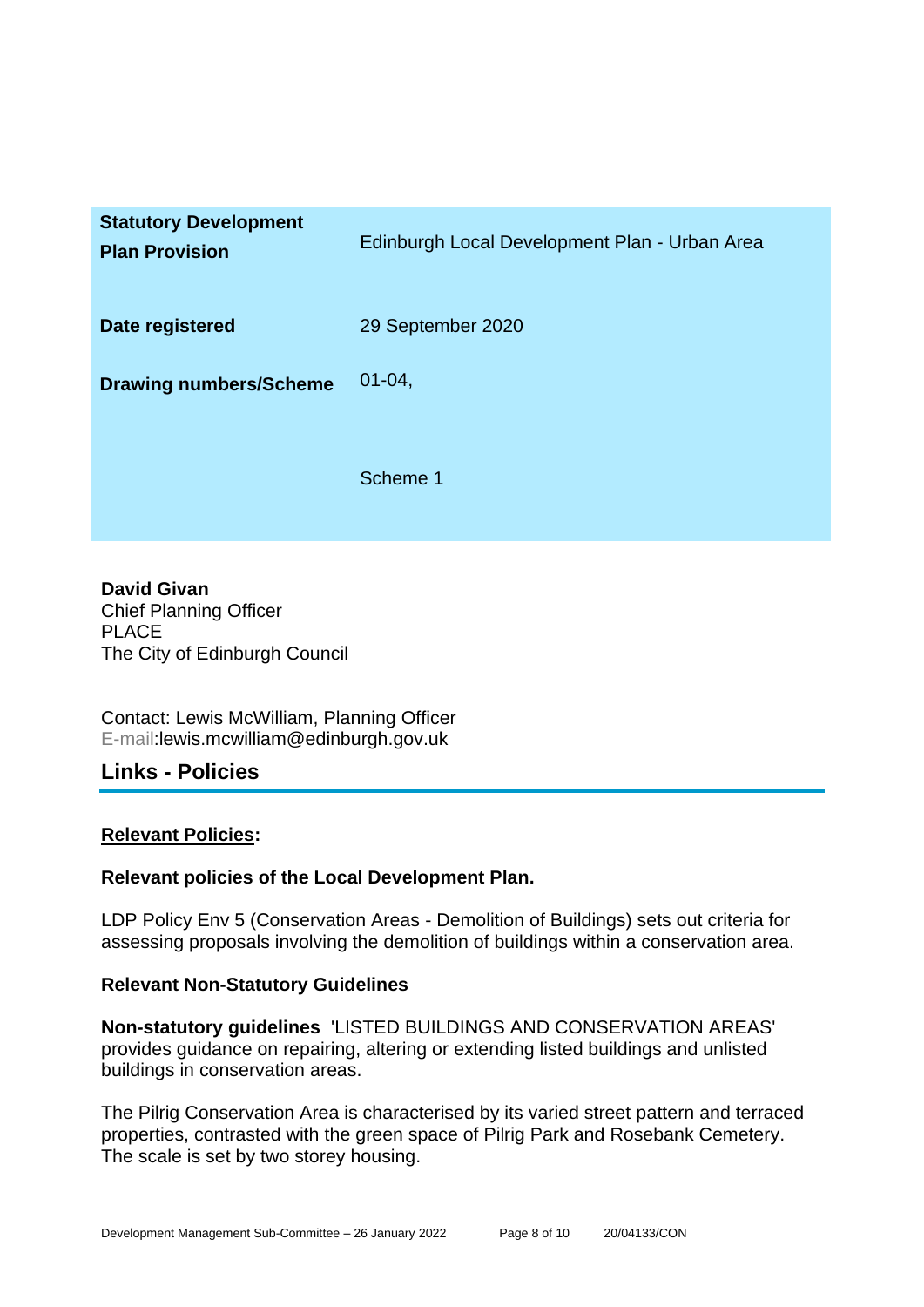#### **Relevant Government Guidance on Historic Environment.**

Managing Change in the Historic Environment: Setting sets out Government guidance on the principles that apply to developments affecting the setting of historic assets or places.

Planning Advice Note 71 on Conservation Area Management recognises conservation areas need to adapt and develop in response to the modern-day needs and aspirations of living and working communities.